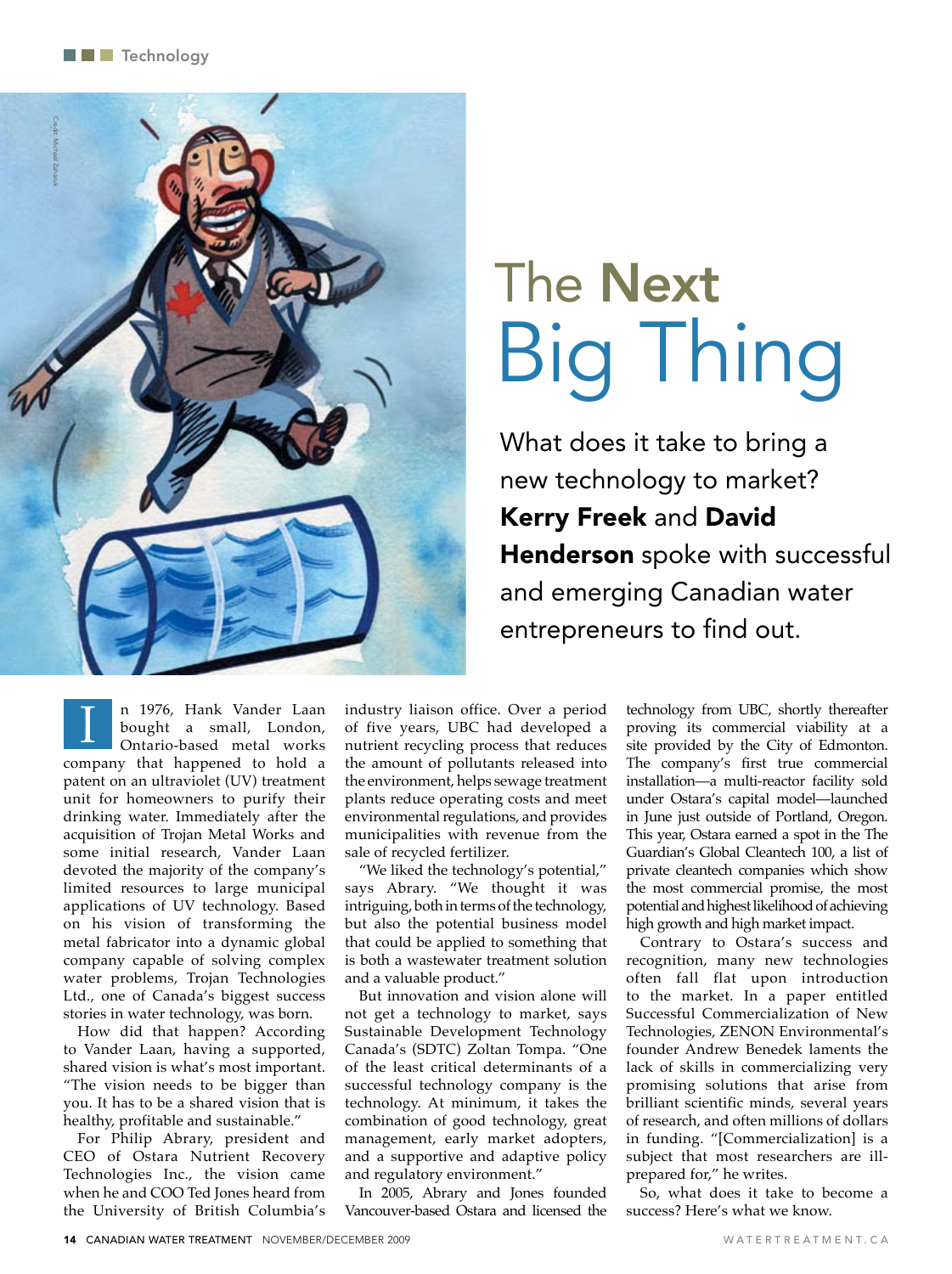#### Do your research.

First, define commercial success, suggests Benedek. Is your technology solving a persistent water problem? Is there a market demanding a solution? "The venture must make money for the investors, and the technology must be adopted by at least ten per cent of the chosen market," writes Benedek. "In order to achieve success, we must start with an idea worth investing in." The technology must be different, useful, competitive, and have a large potential market.

# Make sure it's economically viable.

"The biggest challenge is always getting the economic drivers to be competitive with whatever the entrenched technology is," says John Coburn, managing director of XPV Capital, and one of ZENON's founding employees. As president and chief operating officer, he helped grow ZENON from a start-up to a company with over \$146 million in revenue and a market capitalization

of \$700 million. "We had to get a membrane to be competitive in terms of cost in addition to providing benefits."

knows the ins and outs of testing a product's mettle. "Water is so important that people need to ensure that the

"The vision needs to be bigger than you. It has to be a shared vision that is healthy, profitable and sustainable." —Hank Vander Laan

Unfortunately, no matter how groundbreaking the technology, it won't fly unless it's makes sound financial sense. "You can't build on a false economy," advises Vander Laan. Echoing him, Abrary says, "It doesn't matter if you're solving great environmental problems. You have to have a business model."

# Prove that your product works and can make a difference.

As the president of Dagua, a Quebecbased company developing a chemicalfree treatment technology, Pierre Bélanger technology will work before they put their confidence in it," he says.

Along with rigorous provincial certification, Dagua tested its combination DaguaFlo ozonation and membrane filtration technology with water from the highly-polluted Yamaska River in southern Quebec. "We wanted to test in an area wherein our technology would really prove itself. Nobody thought that we'd pull that one off—but we did, and with flying colours." Now, Dagua is scheduling work on its sixth commercial plant and is interested in expanding beyond Canada.

*(Continued on page 32)*

# **Innovative Water Storage**

Water is valuable. ZCL Composites Inc. can help you store it wisely while also earning LEED design points with cost-effective fibreglass underground tanks. Some of todays most innovative Green Building projects recognize that water storage is a key element in maximizing water conservation design possibilities.

**ZCL** COMPOSITES INC. making a lasting difference<sup>®</sup>





# **Green Building applications utilizing ZCL fibreglass tanks include:**

- \* Rainwater Harvesting
- \* Stormwater Management
- **Water Efficient Landscaping Irrigation**
- \* Onsite Wastewater Systems
- **Creywater Recycling**
- **Chiller Unit Water Collection**

www.zcl.com · (780) 466-6648 phone · (780) 466-6126 fax